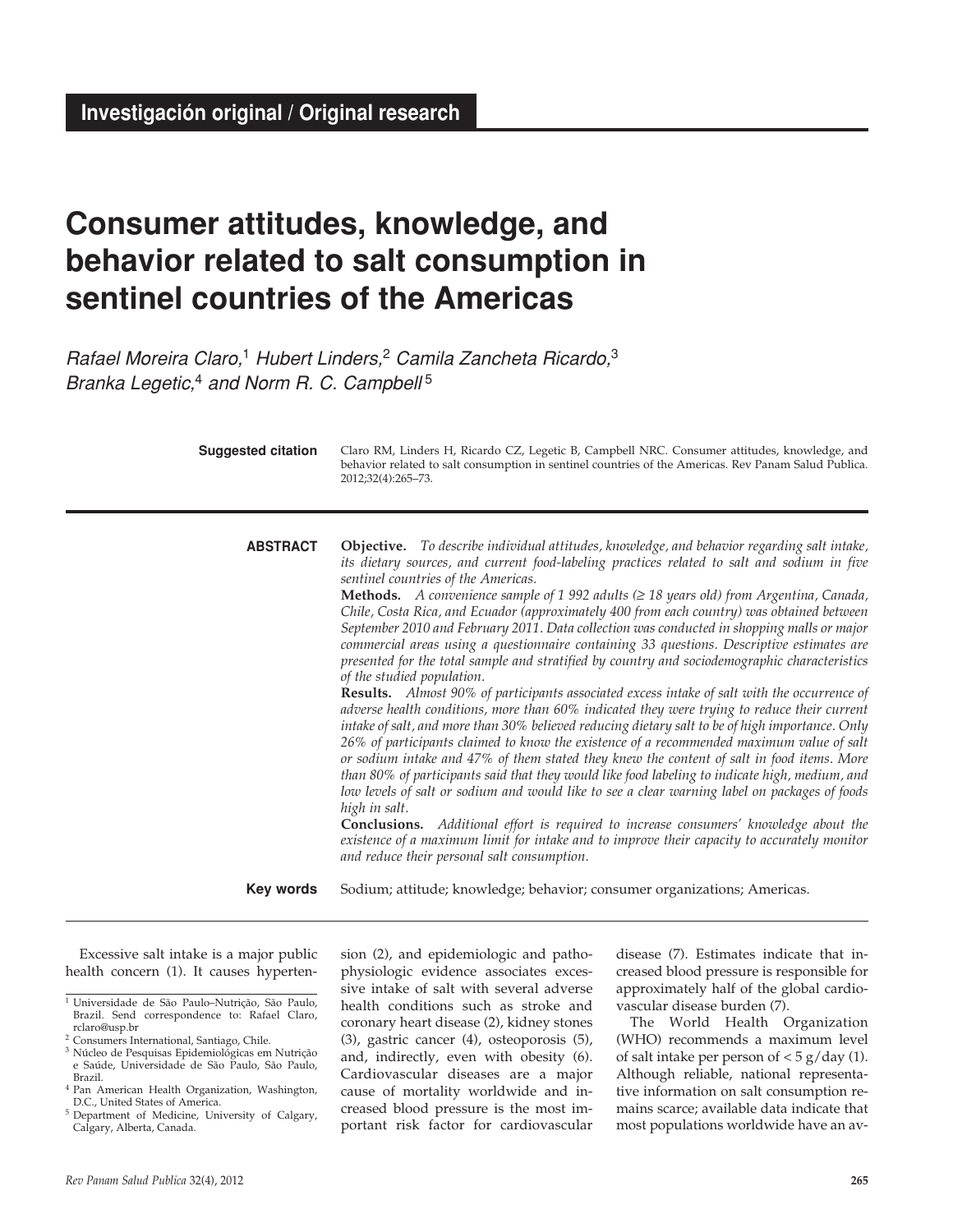erage salt intake per person > 6 g/day; in many Eastern European and Asian countries, it is even higher than  $12 \text{ g/day}$  (8). Specifically, in the Americas, excessive levels of salt intake are found in recent estimates from Argentina (12 g/day) (9), Brazil (11 g/day) (10), Canada (8 g/day) (11), Chile (9  $g$ /day) (12), and the United States of America (8.7 g/day) (13).

Efforts to reduce dietary salt are recommended by WHO to be based on: 1) monitoring and evaluating how much salt is being consumed; identifying dietary sources of salt; determining consumer attitudes, knowledge, and behavior toward dietary salt as a health risk; 2) reducing the amount of salt added to food; and 3) introducing programs to increase consumer knowledge and health behavior to reduce dietary salt consumption (WHO United Kingdom) (13, 14). In September 2009, the Pan American Health Organization (PAHO) established an expert group to examine excessive dietary salt as a health risk in the Americas, issue evidence-based policy recommendations for salt reduction in the region, and develop tools and resources to aid the region to reduce dietary salt intake (15, 16). This expert group has set a goal for the region to obtain a gradual and sustained reduction in salt intake to reach an average level per person of  $<$  5 g/day by 2020 (12).

The primary aim of this research is to describe individuals' attitudes, knowledge, and behavior regarding salt intake; dietary sources of salt; and current foodlabeling practices related to salt and sodium in five sentinel PAHO countries.

# **Methods**

# **Study design and sampling strategy**

This research is a transversal study. Participants were 18 years or older, coming from Argentina (Cañada de Gómez, Villa Gobernador Gálvez, and Rosario), Canada (Calgary), Chile (Santiago), Costa Rica (San José), and Ecuador (Quito). In Argentina, Chile, Costa Rica, and Ecuador consumer organizations were invited to conduct the survey locally. These organizations were, respectively, Unión de Usuarios y Consumidores, Filial Rosario; Conadecus; Fundación Bandera Ecológica; and Tribuna. In Canada, N.R.C.C. at the University of Calgary oversaw implementation of the survey. Each organization was equipped with

the study protocol, containing clear and objective instructions about the procedures to be adopted in relation to the sampling strategy, data collection, and initial organization of the information.

The survey was executed between September 2010 and February 2011. At each study site, the organization conducting the survey was oriented to first verify the effectiveness of the questionnaire, provided in Spanish except in Canada where it was done in English. Next, each organization selected shopping malls or major commercial areas (e.g., the intersection of two shopping streets) to position its researchers for data collection (with a minimum of 2 and a maximum of 15 at each site).

A minimum of 400 participants were to be sequentially approached in each study site, making it possible to estimate the frequency of any answer in the questionnaire with a confidence level of 95% and a maximum error of about 5 percentage points (17). Data collection was conducted during business hours on weekdays and was to continue up to the completion of the minimum number of interviews required. The interviewers approached passing consumers and invited them to take part in a study using a questionnaire about attitudes, knowledge, and behavior related to salt and sodium consumption in five countries of the Americas; they stated that the study was conducted in partnership between the local organization, Consumers International, and PAHO. The interviewer stated that, by answering the questionnaire the participant expressed implied consent to participate. If a potential participant declined to participate, the researcher would repeat the process by approaching the next person. After obtaining consumers' consent, the researcher was instructed to read and fill out the questionnaire according to the responses, always respecting the order of questions. Local sites were allowed to use printed forms or to record the answers directly on a laptop. Results from participants who failed to provide a response to the demographic section of the questionnaire or to more than 75% of questions were excluded from the analysis.

# **Survey instrument**

A questionnaire containing 33 questions was designed to address knowledge (e.g., difference between salt and sodium), attitudes, and behavior related to salt intake; intention and actions taken to reduce salt intake; the presence of chronic diseases (e.g., high blood pressure, heart failure); labeling preferences; and participants' demographics. For consistency throughout the questionnaire the term "salt" or "salt/sodium" was used on all questions.

The first block (four questions) addressed participants' demographic characteristics (gender, age, level of education, and presence of children under age 16 living in the household). The second block (seven questions) assessed participants' attitude statements related to salt intake and health.

In the third block (10 multiple choice questions and 4 open-answer questions), participants were asked to identify: the frequency with which they added salt to foods during cooking and at the table, their personal belief about their current salt intake, health conditions related to high salt intake, the importance of reducing dietary salt and sodium consumption and actions taken to achieve this goal, knowledge about the existence of a maximum limit for salt intake, the difference between salt and sodium, and the use of food labels to guide choices. A set of five questions was used to assess participants' preferences related to how the salt and sodium content of packed foods is displayed on labels.

The questionnaire was developed by a subgroup of the PAHO expert group, revised in consultations with experts within the PAHO expert group, and field-tested in focus groups of participants in Latin America and Canada (Appendix 1). Questions were developed based on the experience and expertise of the expert group members and on questions used in previous surveys (18–20).

# **Data analysis**

Data collected at each study site were grouped. Quality and consistency of data were verified for each country individually and for the entire data set. This paper presents descriptive estimates of the main topics the survey explored. The frequency (and corresponding 95% confidence interval) of each topic was described for the total sample and stratified by country. Additionally, the importance conceived by the participant to reduce his or her salt intake and the percentage of participants claiming to know the existence of a recommended maximum value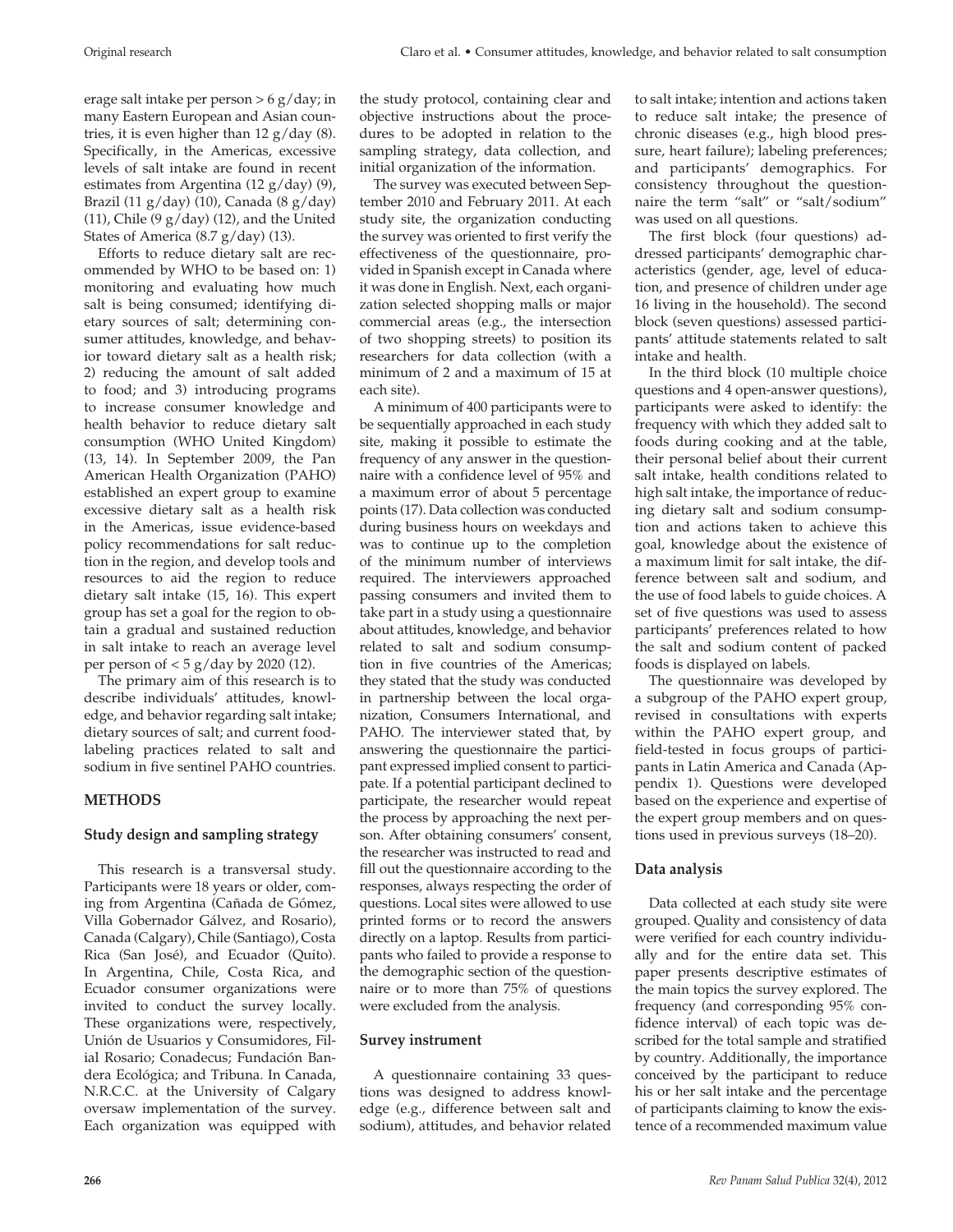for salt intake was also explored according to gender, age group, and education.

All data obtained from the questionnaires were organized by using the software Stata for Windows version 10.1.

The study protocol was approved by the Ethics Committee of the University of Calgary in Canada. Data collection in Argentina, Chile, Costa Rica, and Ecuador was done by Consumer international field staff and does not include ethical approval.

### **Results**

### **Sample characteristics**

A sample of 2 000 participants was initially obtained. From this sample, four individuals in Costa Rica and three in Ecuador failed to provide valid information on age (18 years or older), while one individual in Ecuador failed to answer more than 75% of the questionnaire and thus were excluded from the analysis. A total of 1 992 individuals provided a valid response to the entire questionnaire and were included in the study. Slightly more than half were female (55%) and almost one-half were between 18 and 34 years old. Approximately 85% had at least completed high school and 34% declared the presence of children under age 16 living at home (Table 1).

### **Attitudes, knowledge, and behavior**

Approximately 70% of participants stated they generally were in good health (ranging from 56% in Chile to 85% in Canada), whereas 80% mentioned trying to eat a healthy diet. On the other hand, 45% of participants stated they felt too much pressure to eat a healthy diet. Almost 90% agreed that eating a diet high in salt can cause serious health issues (ranging from 76% in Ecuador to 98% in Argentina) but only 13% of participants believed they personally consumed too much salt. The number of respondents indicating they ate too much salt reached its minimum in Ecuador (4%) and its maximum in Canada (26%). Approximately 73% of participants indicated they tried to reduce their consumption of fat, while a smaller percentage of participants (61%) aimed to reduce their salt intake. The proportion of participants aiming to reduce salt intake was associated with the capacity to recognize high sodium intake as a health threat (chi<sup>2</sup> test,  $P$  < 0.05). Almost one-half of participants indicated they knew the amount of salt food contains (ranging from 34% in Ecuador to 62% in Chile) and 50% also indicated that the amount of information available on food labels was sufficient. The percentage of respondents satisfied with the amount of information present on food labels reached its minimum in Canada (34%) and its maximum in Ecuador (72%) (Table 2).

More than 30% of participants believed that limiting their intake of salt was very important (Table 3) while 44% believed it was somewhat important (data not shown). This characteristic was also associated with the capacity to recognize high sodium intake

as a health threat (chi<sup>2</sup> test,  $P < 0.05$ ). This awareness was greater in women (40%) than in men (26%) and tended to increase with age, ranging from 24% for the population aged 18–24 years to 68% for the population aged 65 years or older. There was a tendency for higher percentages of people to give high importance to salt reduction in the high and the low education categories. The number of participants giving high importance to reducing their salt intake reached its minimum in Ecuador (23%) and its maximum in Argentina (43%).

Only 26% of participants reported knowing the existence of a recommended maximum value of salt intake (Table 4) and only 7% of participants were able to correctly identify the value (data not shown). The percentage was greater in females than in males (29% and 22%, respectively) and tended to increase with education, ranging from 15% to 35% in the lowest to highest education categories. No relationship with aging was found. Knowledge of the existence of a maximum recommended value for salt intake reached its minimum in Argentina (6%) and its maximum in Canada (54%).

### **Labeling**

Only about 35% of the people interviewed stated that they read nutrition labels on food packages always or often, ranging from 24% in Costa Rica to 58% in Canada (Table 5). On the other hand, a slightly higher percentage (40%) men-

**TABLE 1. Demographic characteristics of participants (** $n = 1$  **992) in five sentinel countries of the Americas,<sup>a</sup> 2010** 

|                   |      | Total participants |      | Argentina ( $No. = 400$ ) |      | Canada (No. = 399) |      | Chile ( $No. = 400$ ) |      | Costa Rica (No. $=$ 396) |      | Ecuador ( $No. = 397$ ) |
|-------------------|------|--------------------|------|---------------------------|------|--------------------|------|-----------------------|------|--------------------------|------|-------------------------|
| Variable          | $\%$ | 95% CI             | $\%$ | 95% CI                    | $\%$ | 95% CI             | $\%$ | 95% CI                | $\%$ | 95% CI                   | $\%$ | 95% CI                  |
| Gender            |      |                    |      |                           |      |                    |      |                       |      |                          |      |                         |
| Male              | 44.1 | $41.9 - 46.3$      | 41.8 | $36.9 - 46.6$             | 39.1 | $34.3 - 43.9$      | 48.5 | 43.6-53.4             | 48.5 | 43.6-53.4                | 42.6 | $37.7 - 47.4$           |
| Female            | 55.9 | $53.7 - 58.1$      | 58.3 | $53.4 - 63.1$             | 60.9 | $56.1 - 65.7$      | 51.5 | 46.6-56.4             | 51.5 | 46.6-56.4                | 57.4 | $52.6 - 62.3$           |
| Age group (years) |      |                    |      |                           |      |                    |      |                       |      |                          |      |                         |
| $18 - 24$         | 21.4 | $19.6 - 23.2$      | 11.3 | $8.1 - 14.4$              | 36.8 | $32.1 - 41.6$      | 19.8 | 15.8-23.7             | 31.8 | $27.2 - 36.4$            | 7.3  | $4.7 - 9.9$             |
| $25 - 34$         | 27.3 | $25.4 - 29.3$      | 26.0 | $21.7 - 30.3$             | 23.8 | 19.6-28.0          | 30.8 | $26.2 - 35.3$         | 32.3 | $27.7 - 36.9$            | 23.7 | 19.5-27.9               |
| $35 - 44$         | 18.7 | $17.0 - 20.4$      | 17.8 | $14.0 - 21.5$             | 11.5 | $8.4 - 14.7$       | 26.0 | $21.7 - 30.3$         | 15.4 | $11.8 - 19.0$            | 22.9 | $18.8 - 27.1$           |
| $45 - 54$         | 16.1 | $14.5 - 17.7$      | 16.3 | $12.6 - 19.9$             | 10.3 | $7.3 - 13.3$       | 17.5 | $13.8 - 21.2$         | 10.4 | $7.3 - 13.4$             | 25.9 | $21.6 - 30.3$           |
| $55 - 64$         | 9.7  | $8.4 - 11.0$       | 13.5 | $10.1 - 16.9$             | 6.5  | $4.1 - 8.9$        | 4.8  | $2.7 - 6.8$           | 7.3  | $4.8 - 9.9$              | 16.6 | $13.0 - 20.3$           |
| $\geq 65$         | 6.8  | $5.7 - 7.9$        | 15.3 | $11.7 - 18.8$             | 11.0 | $7.9 - 14.1$       | 1.3  | $0.2 - 2.3$           | 2.8  | $1.2 - 4.4$              | 3.5  | $1.7 - 5.3$             |
| Education         |      |                    |      |                           |      |                    |      |                       |      |                          |      |                         |
| None and primary  | 15.2 | $13.6 - 16.8$      | 35.0 | $30.3 - 39.7$             | 11.3 | $8.2 - 14.4$       | 7.3  | $4.7 - 9.8$           | 9.6  | $6.7 - 12.5$             | 12.8 | $9.5 - 16.1$            |
| Secondary         | 46.0 | 43.8-48.2          | 41.0 | $36.2 - 45.8$             | 40.4 | $35.5 - 45.2$      | 55.0 | $50.1 - 59.9$         | 47.2 | $42.3 - 52.1$            | 46.3 | $41.4 - 51.3$           |
| Higher            | 38.8 | $36.7 - 40.9$      | 24.0 | 19.8-28.2                 | 48.4 | 43.5 - 53.3        | 37.8 | $33.0 - 42.5$         | 43.2 | $38.3 - 48.1$            | 40.8 | $36.0 - 45.6$           |
| Children under    |      |                    |      |                           |      |                    |      |                       |      |                          |      |                         |
| age 16 at home    | 34.3 | $32.2 - 36.4$      | 43.8 | 38.9-48.6                 | 20.3 | $16.3 - 24.3$      | 31.3 | $26.7 - 35.8$         | 35.9 | $31.1 - 40.6$            | 40.3 | $35.5 - 45.1$           |

*Note:* CI: confidence interval.

a Argentina (Cañada de Gómez, Villa Gobernador Gálvez, and Rosario), Canada (Calgary), Chile (Santiago), Costa Rica (San José), and Ecuador (Quito).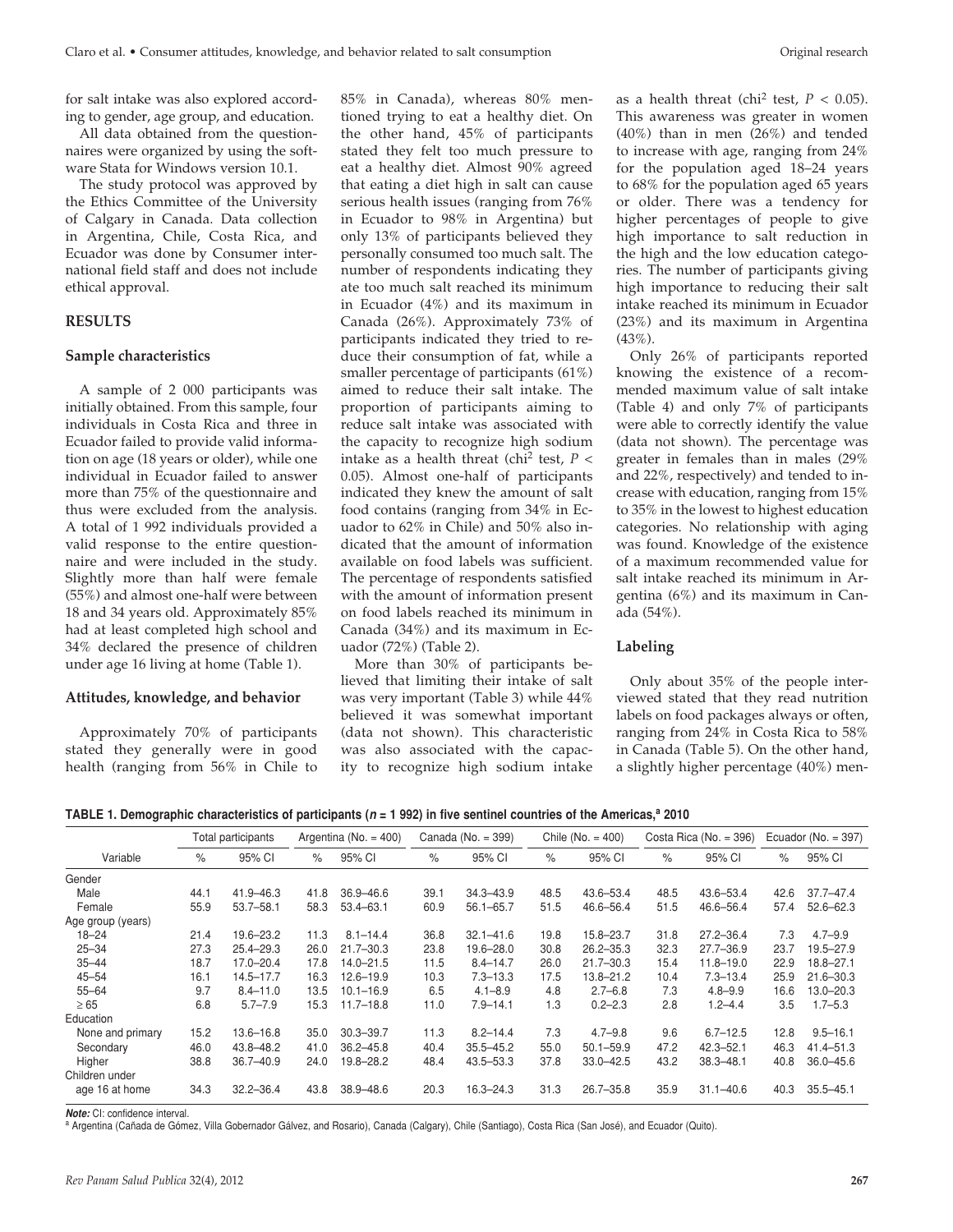**Table 2. Summary of answers to survey (Appendix 1) of self-reported attitudes, knowledge, and behavior related to health, diet, and salt consumption (***n* **= 1 992) in five sentinel countries of the Americas,a 2010**

|                                               | Percent agreeing with statement |           |        |       |            |         |
|-----------------------------------------------|---------------------------------|-----------|--------|-------|------------|---------|
| Statement                                     | Total                           | Argentina | Canada | Chile | Costa Rica | Ecuador |
| My health is generally good.                  | 72.4                            | 79.8      | 84.7   | 55.8  | 67.9       | 74.1    |
| I try to eat a healthy diet.                  | 80.3                            | 84.3      | 90.0   | 76.3  | 71.0       | 80.1    |
| There is too much pressure to                 |                                 |           |        |       |            |         |
| eat healthily these days.                     | 45.1                            | 40.8      | 58.4   | 54.0  | 28.5       | 43.8    |
| I believe that eating a diet high in          |                                 |           |        |       |            |         |
| salt can cause serious health                 |                                 |           |        |       |            |         |
| problems.                                     | 88.5                            | 97.5      | 93.2   | 89.0  | 86.9       | 75.6    |
| I think I consume too much salt. <sup>b</sup> | 12.9                            | 12.5      | 26.1   | 11.5  | 10.1       | 4.3     |
| I try to minimize the amount of               |                                 |           |        |       |            |         |
| fat I eat.                                    | 72.6                            | 78.8      | 79.7   | 70.5  | 63.4       | 70.8    |
| I try to minimize the amount of salt          |                                 |           |        |       |            |         |
| I consume.                                    | 60.7                            | 70.8      | 66.7   | 65.5  | 54.0       | 46.3    |
| I don't know the difference between           |                                 |           |        |       |            |         |
| salt and sodium. <sup>c</sup>                 | 75.6                            | 89,0      | 73,1   | 82,0  | 63,9       | 70,0    |
| I know in general how much salt               |                                 |           |        |       |            |         |
| food contains.                                | 47.6                            | 39.8      | 51.6   | 62.0  | 50.5       | 34.0    |
| I think there is sufficient nutritional       |                                 |           |        |       |            |         |
| information on labels of food                 |                                 |           |        |       |            |         |
| and drinks.                                   | 50.4                            | 44.0      | 34.1   | 59.3  | 42.7       | 72.0    |

*Source:* Attitude statements from Appendix 1: Survey on knowledge, attitude and behavior toward dietary salt and health. <sup>a</sup> Argentina (Cañada de Gómez, Villa Gobernador Gálvez, and Rosario), Canada (Calgary), Chile (Santiago), Costa Rica

(San José), and Ecuador (Quito).

<sup>b</sup> Appendix 1: question 3.

<sup>c</sup> Appendix 1: question 10.

**Table 3. Percentage of participants who conceive high importance of reducing their salt and sodium intake according to gender, age group, and education (***n* **= 1 992) in five sentinel countries of the Americas,a 2010**

|                   | Percent of participants |           |        |       |            |         |  |
|-------------------|-------------------------|-----------|--------|-------|------------|---------|--|
| Variable          | Total                   | Argentina | Canada | Chile | Costa Rica | Ecuador |  |
| Gender            |                         |           |        |       |            |         |  |
| Male              | 25.6                    | 34.3      | 28.4   | 22.8  | 25.8       | 17.4    |  |
| Female            | 40.0                    | 49.4      | 36.3   | 47.8  | 39.6       | 27.1    |  |
| Age group (years) |                         |           |        |       |            |         |  |
| $18 - 24$         | 23.6                    | 13.3      | 22.1   | 32.9  | 20.8       | 34.6    |  |
| $25 - 34$         | 29.7                    | 35.6      | 27.4   | 34.7  | 30.7       | 17.4    |  |
| $35 - 44$         | 30.2                    | 32.4      | 28.3   | 34.6  | 44.3       | 14.1    |  |
| $45 - 54$         | 34.6                    | 32.8      | 51.2   | 32.9  | 37.5       | 29.1    |  |
| $55 - 64$         | 47.9                    | 63.5      | 46.2   | 63.2  | 65.5       | 24.2    |  |
| $\geq 65$         | 67.9                    | 83.6      | 64.3   | 60.0  | 30.0       | 38.5    |  |
| Education         |                         |           |        |       |            |         |  |
| None and primary  | 41.1                    | 55.7      | 22.2   | 37.9  | 31.6       | 24.4    |  |
| Secondary         | 28.9                    | 31.7      | 34.6   | 32.9  | 28.6       | 16.8    |  |
| Higher            | 36.2                    | 43.8      | 34.6   | 39.3  | 37.9       | 29.2    |  |
| Total             | 33.6                    | 43.1      | 33.2   | 35.7  | 32.9       | 22.9    |  |

*Source:* question 6 from Appendix 1: Survey on knowledge, attitude and behavior toward dietary salt and health.

a Argentina (Cañada de Gómez, Villa Gobernador Gálvez, and Rosario), Canada (Calgary), Chile (Santiago), Costa Rica (San José), and Ecuador (Quito).

tioned paying attention to health claims on packages. Almost 30% preferred to see information on the amount of both salt and sodium on nutrition labels rather than values on salt and sodium individually. More than 80% would like food labeling to indicate high, medium, and low levels of salt or sodium and would like to see a clear warning label

on packages if foods are high in salt. Almost half the participants preferred food labeling to indicate salt or sodium per portion rather than per total amount per package and more than 70% would like food labeling to indicate salt (or sodium) as a percentage of the amount recommended to be eaten per person per day.

### **Discussion**

Through data collected in five sentinel countries in the Americas, this study was able to report important findings about consumers' attitudes, knowledge, and behavior related to salt intake and food labeling preferences. Almost 90% of participants associated excessive intake of salt with the occurrence of adverse health conditions, more than 60% indicated trying to reduce their current intake of salt, and more than 30% believed reducing dietary salt to be of high importance. Meanwhile, three-quarters of participants (74%) declared they did not know about the existence of a recommended maximum value of salt or sodium intake (ranging from 94% in Argentina to 46% in Canada) and only about half of them (47%) indicated they knew the content of salt in food items. These results indicate that, while some knowledge related to excessive salt intake is already well disseminated, there remains a great need for more knowledge propagation.

This survey is the first one to analyze consumers' attitudes, knowledge, and behavior related to salt intake in developing countries. Similar studies have been conducted in developed countries such as Australia (21) and Canada (20, 22).

Although the results show that most participants were aware that salt and sodium consumption is an important health issue, the fact that only a minority recognize the existence of a recommended maximum level of sodium intake or believe they consume a high amount of salt and sodium is a reason for concern. This study did not estimate actual consumption of sodium; however, external evidence shows that current intake of sodium in American countries far exceeds recommended maximum levels of consumption (8, 9, 11–13). This finding endorses the hypothesis that individuals are not effective at controlling their sodium intake, in part because they do not recognize that they personally consume too much sodium, even if they recognize that other people consume too much (17). This fact proves the need to reduce the salt content of processed foods and to implement additional interventions to help increase individuals' awareness of the content of salt in food items and thus of their salt intake. Participants in this study favored warning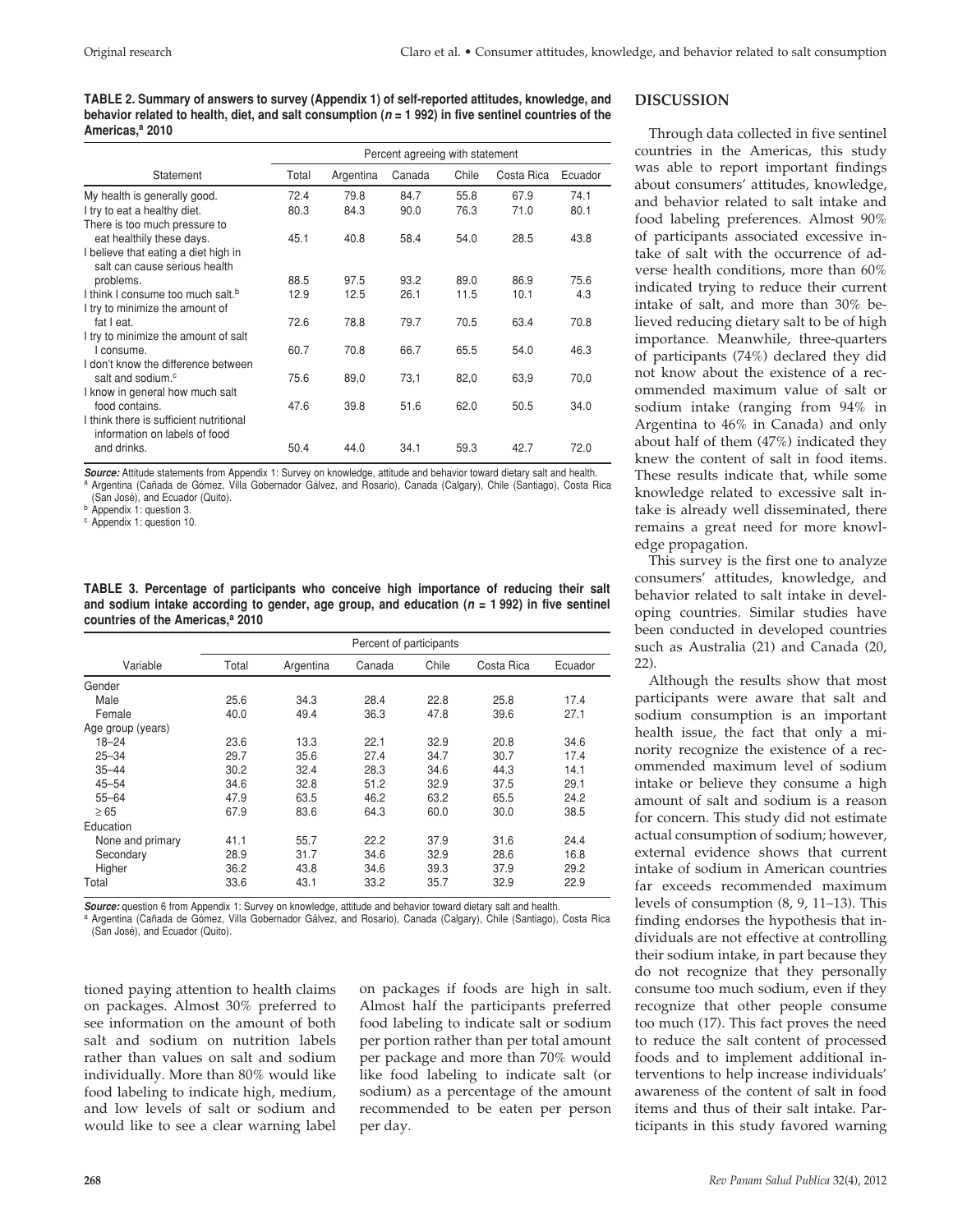**Table 4. Percentage of participants claiming to know the existence of a recommended maximum value of salt and sodium intake according to gender, age group, and education**   $(n = 1992)$  in five sentinel countries of the Americas,<sup>a</sup> 2010

|                   | Percent of participants |           |        |       |            |         |
|-------------------|-------------------------|-----------|--------|-------|------------|---------|
| Variable          | Total                   | Argentina | Canada | Chile | Costa Rica | Ecuador |
| Gender            |                         |           |        |       |            |         |
| Male              | 22.0                    | 3.0       | 43.5   | 17.6  | 37.2       | 9.0     |
| Female            | 29.4                    | 8.6       | 60.8   | 27.5  | 37.3       | 11.6    |
| Age group (years) |                         |           |        |       |            |         |
| $18 - 24$         | 31.8                    | 8.9       | 55.2   | 22.4  | 26.4       | 0.0     |
| $25 - 34$         | 25.1                    | 8.7       | 49.5   | 18.3  | 41.7       | 4.3     |
| $35 - 44$         | 24.3                    | 5.6       | 60.9   | 24.3  | 37.9       | 10.7    |
| $45 - 54$         | 23.8                    | 6.2       | 56.1   | 21.7  | 47.5       | 14.0    |
| $55 - 64$         | 25.3                    | 3.7       | 42.3   | 42.1  | 55.2       | 18.2    |
| $\geq 65$         | 24.6                    | 3.3       | 58.1   | 50.0  | 20.0       | 8.3     |
| Education         |                         |           |        |       |            |         |
| None and primary  | 14.8                    | 2.1       | 46.7   | 31.0  | 24.3       | 4.3     |
| Secondary         | 22.6                    | 4.3       | 56.0   | 19.6  | 29.9       | 5.7     |
| Higher            | 34.7                    | 15.6      | 54.2   | 25.7  | 48.2       | 17.4    |
| Total             | 26.2                    | 6.3       | 54.1   | 22.8  | 37.3       | 10.4    |

*Source:* question 10 from Appendix 1: Survey on knowledge, attitude and behavior toward dietary salt and health. Argentina (Cañada de Gómez, Villa Gobernador Gálvez, and Rosario), Canada (Calgary), Chile (Santiago), Costa Rica (San José), and Ecuador (Quito).

| TABLE 5. Summary of responses concerning relationship between food labeling and salt and      |  |  |  |  |  |
|-----------------------------------------------------------------------------------------------|--|--|--|--|--|
| sodium consumption ( $n$ = 1 992) in five sentinel countries of the Americas, $^{\rm a}$ 2010 |  |  |  |  |  |

|                                                                                                                                                | Percent agreeing with statement |           |        |       |                    |      |
|------------------------------------------------------------------------------------------------------------------------------------------------|---------------------------------|-----------|--------|-------|--------------------|------|
| Statement                                                                                                                                      | Total                           | Argentina | Canada | Chile | Costa Rica Ecuador |      |
| I always or often read nutrition labels<br>on food packages.                                                                                   | 34.9                            | 28.0      | 58.1   | 32.8  | 24.7               | 30.7 |
| I always or often pay attention to<br>indications on packages like "no<br>added salt," "low in salt," "light,"<br>and "free of trans fat."     | 40.2                            | 35.3      | 47.6   | 56.0  | 35.6               | 26.2 |
| I prefer to see information on the<br>amount of salt and sodium on<br>nutrition labels on food packages<br>rather than on any of them          |                                 |           |        |       |                    |      |
| individually.<br>I would like labeling of food indicating<br>high, medium, and low levels of                                                   | 28.2                            | 31.0      | 31.3   | 46.3  | 14.9               | 17.4 |
| salt or sodium.<br>I would like to see a clear warning<br>label on the package if foods are                                                    | 81.2                            | 88.0      | 70.7   | 84.8  | 80.8               | 81.9 |
| high in salt or sodium.<br>I prefer labeling of food indicating salt<br>or sodium per portion rather than                                      | 85.8                            | 93.3      | 75.4   | 91.8  | 87.9               | 80.9 |
| per total amount per package.<br>I would like labeling of food indicating<br>salt or sodium as a percentage of<br>the amount recommended to be | 47.9                            | 53.0      | 42.1   | 55.5  | 36.9               | 51.9 |
| eaten per person per day.                                                                                                                      | 73.7                            | 88.5      | 76.2   | 73.8  | 81.8               | 48.1 |

*Source:* questions from Appendix 1: Survey on knowledge, attitude and behavior toward dietary salt and health. Argentina (Cañada de Gómez, Villa Gobernador Gálvez, and Rosario), Canada (Calgary), Chile (Santiago), Costa Rica (San José), and Ecuador (Quito).

labels on foods that clearly indicate high or low salt content as a mechanism to help them reduce their salt consumption.

More than half of participants stated that they tried to minimize their intake of dietary salt. The frequency of participants trying to reduce dietary salt intake was related to the capacity to recognize a

high sodium intake as a potential health threat. The same situation was found in the number of individuals placing high importance on reducing their salt and sodium intake. This study reinforces the findings of previous studies demonstrating that consumers tend to be positively influenced by health communication

aimed at educating them about the importance of reducing their salt intake (23). It is worth mentioning that the highest percentage of consumers aware of the risks associated with excessive consumption of salt was found in Canada, a country where extensive actions to improve populations' awareness and reduce salt consumption have been implemented for more than 5 years (15, 24).

The large proportion of consumers in this study who stated they did not know the difference between salt and sodium is also a matter of concern. Although most participants reported not knowing the difference between salt and sodium, an impressive proportion of those who reported knowing the difference failed to correctly identify what the difference was. On average, a correct answer was obtained for only 1 in 9 people in Costa Rica, going down to 1 in 45 in Ecuador (data not shown). This lack of basic nutrition knowledge could lead to misinterpretation of or inability to read nutrition labels on food packages (traditionally information is displayed as sodium content) (25). While half the participants in Canada reported they read nutrition labels always or often, only one-third of participants from the other countries stated this behavior. Still, it is known that these findings could actually overestimate real nutrition label use as they rely on self-reported information instead of more accurate measures (26, 27). These responses were validated by the small amount of participants reporting they knew the content of salt in food items. Raising consumers' awareness may increase their use of nutrition labels and thus the purchase of foods with a low sodium content. To be able to recognize dietary sources of sodium is an important step in reducing consumption at the individual level. This ability gains even more importance in countries where the majority of salt intake comes from processed food items, such as Canada (28) and Argentina (9).

Thus, changes in nutrition labels and food packages are likely to improve the ability of consumers to identify the sodium content of food items. Consumers in this study did not show a specific preference between salt or sodium data on nutrition labels. In fact, the largest share of participants wanted to have both salt and sodium mentioned. While almost 40% of participants reported already paying attention to health claims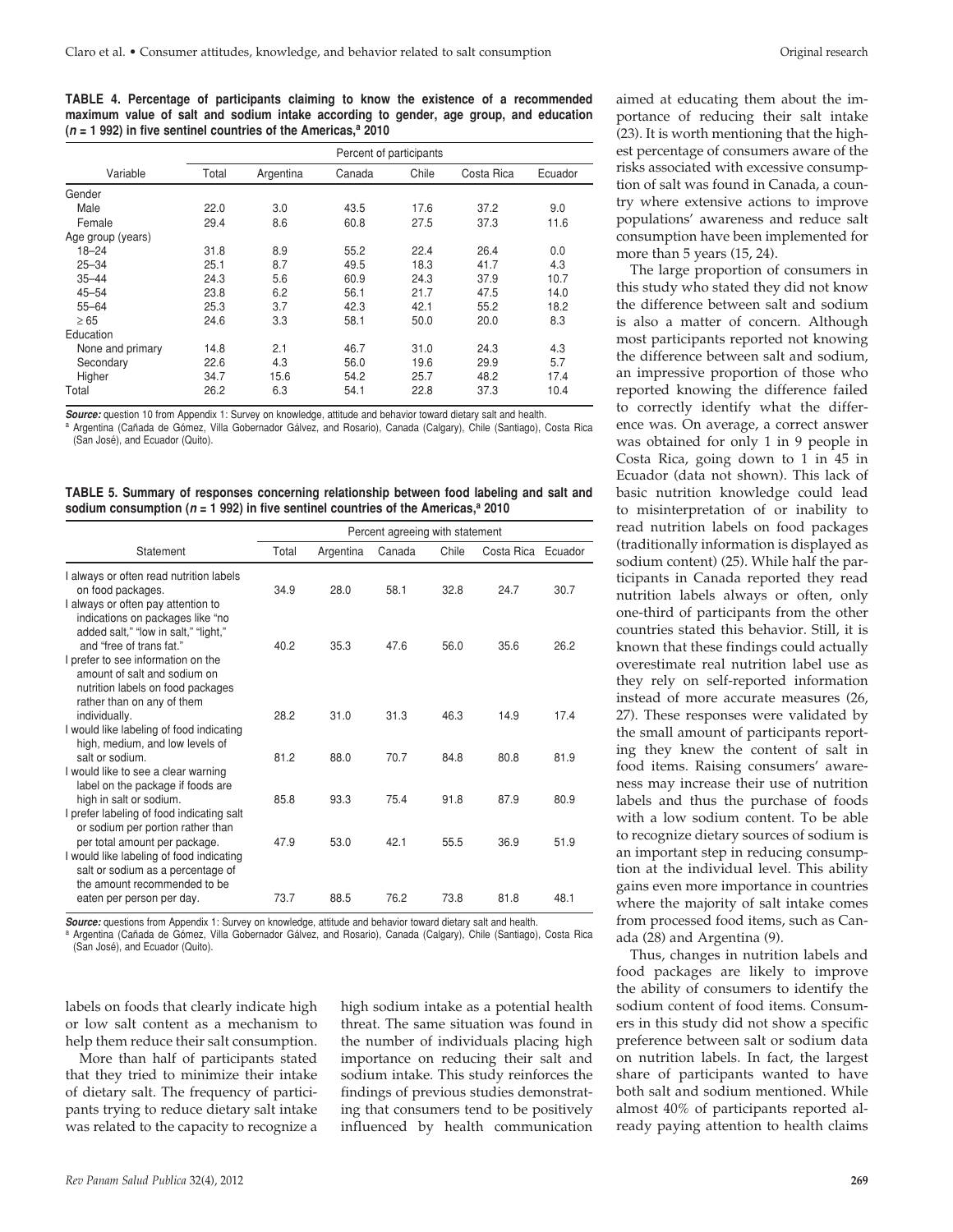on food packages (such as "no added salt" or "low in salt"), the vast majority of them stated they would like to see clear and objective information on food packages (such as a clear warning when foods are high in salt or sodium). Similar results have been found in the United Kingdom (29, 30) with the traffic light labeling system, which is expanding to other European countries on a voluntary basis. In a study conducted in the United Kingdom with 2 932 consumers, use of the traffic light labeling system favored consumers' understanding of nutritional information compared with traditional labeling, suggesting that this more explicit but simple labeling might transmit nutritional messages in a more effective way than traditional labeling (30).

Important limitations in the design of this study should be noted. First, the study used a convenience sample, and the recruitment of participants was limited to shopping malls or major commercial areas. Second, the samples have a different sociodemographic profile than the population of each city surveyed, specifically in relation to the larger presence of women and more highly educated individuals. As previous studies generally indicate a direct relationship between schooling and health awareness (31), there might be an overestimation of the positive findings (and an underestimation of the negative ones), meaning that the scenario in the general population of each city is probably worse than the one shown here. These limitations also imply that the findings from this study cannot be extrapolated to the entire population of each studied city (or country). Differences in the demographic characteristics of the participants in each country were also found, rendering direct comparisons between countries impossible. A study with a higher prevalence of highly educated individuals or younger individuals also tends to have a higher proportion of positive findings. Lastly, even though the questionnaire was pilot tested in each of the study sites, this study did not rely on a validated questionnaire.

In conclusion, the findings from this study indicate that additional effort is required to increase consumers' knowledge, mainly about the existence of a maximum limit for salt or sodium intake, and to improve their capacity to accurately monitor and reduce their personal salt consumption. In relation to food labeling, the results show that traditional labeling (information panel showing sodium content) is challenging to interpret and often is not used to guide consumers' decisions. Fewer than half of participants said they read nutritional information on food labels or paid attention to special claims on the package, pinpointing the need to improve awareness of these important information strategies. The high percentage of consumers desiring information on food labels indicating the amount of salt in the item or a clear warning label on the package of foods high in salt indicates that it might be necessary to develop a clearer labeling format. In the meantime, the high numbers of consumers aware of the need to reduce salt or sodium intake and of consumers trying to minimize their current salt intake are very positive findings and should be reinforced. Next phases include extending the survey to other countries in the Americas (e.g., Bolivia and Brazil) and replicating it in the same countries in order to explore the impact of PAHO's work on reducing salt intake.

**Acknowledgments.** The authors thank the PAHO Area of Health Surveillance and Disease Control and CIHR Canada Chair in Hypertension Prevention and Control for funding this survey as part of the project on noncommunicable diseases. The authors also thank Valeria Vaccaro of Unión de Usuarios y Consumidores, Filial Rosario; Cinthya Appelgren of Conadecus; Carolina Rodriguez of Fundación Bandera Ecológica; and Isabel Muñoz of Tribuna Ecuatoriana, representatives of the consumer organizations in Argentina, Chile, Costa Rica, and Ecuador, respectively, who coordinated the survey in their countries and provided the raw data. R.M.C. received a postdoctoral fellowship from the São Paulo State Research Foundation.

### **REFERENCES**

- 1. World Health Organization. Reducing salt intake in populations: report of a WHO forum and technical meeting, 5–7 October 2006, Paris, France. Geneva: WHO; 2007.
- 2. He FJ, MacGregor GA. A comprehensive review on salt and health and current experience of worldwide salt reduction programmes. J Hum Hypertens. 2009;23: 363–84.
- 3. Cappuccio FP, Kalaitzidis R, Duneclift S, Eastwood JB. Unravelling the links between calcium excretion, salt intake, hypertension, kidney stones and bone metabolism. J Nephrol. 2000;13:169–77.
- 4. Tsugane S. Salt, salted food intake, and risk of gastric cancer: epidemiologic evidence. Cancer Sci. 2005;96(1):1–6.
- 5. Woo J, Kwok T, Leung J, Tang N. Dietary intake, blood pressure and osteoporosis. J Hum Hypertens. 2009;23:451–5.
- 6. He FJ, Marrero NM, MacGregor GA. Salt intake is related to soft drink consumption in

children and adolescents: a link to obesity? Hypertension. 2008;628–34.

- 7. Ezzati M, Lopez AD, Rodgers A, Hoorn SV, Murray CJL, Comparative Risk Assessment Collaborating Group. Selected major risk factors and global and regional burden of disease. Lancet. 2002. Available from: http://image. thelancet.com/extras/02art9066web.pdf Accessed 19 November 2011.
- 8. Brown IJ, Tzoulaki I, Candeias V, Elliott P. Salt intakes around the world: implications for public health. Int J Epidemiol. 2009;38:791– 813.
- 9. Ministerio de Salud de Argentina. Encuesta Nacional de Nutrición y Salud 2004–2005. Buenos Aires: Ministerio de Salud de Argentina; 2008.
- 10. Sarno F, Claro RM, Levy RB, Bandoni DH, Ferreira SRG, Monteiro CA. Estimativa de consumo de sódio pela população brasileira, 2002–2003. Rev Saude Pública. 2009;43(2): 219–25.
- 11. Garriguet D. Sodium consumption at all ages. Health Rep. 2007;18(2):47–52.
- 12. Legetic B, Campbell N. Reducing salt intake in the Americas: Pan American Health Organization actions. J Health Commun. 2011;16(Suppl 2):37–48.
- 13. Institute of Medicine*.* Strategies to reduce sodium intake in the United States. Washington, D.C.: IOM; 2010.
- 14. Smith-Spangler CM, Juusola JL, Enns EA, Owens DK, Garber AM. Population strategies to decrease sodium intake and the burden of cardiovascular disease: cost-effectiveness analysis. Ann Intern Med. 2010;152:481–7.
- 15. Campbell NRC, Willis KJ, L'Abbe M, Strang R, Young E. Canadian initiatives to prevent hypertension by reducing dietary sodium. Nutrients. 2011;3:756–64.
- 16. Pan American Health Organization. First meeting of expert group on CVD prevention through dietary salt reduction. Washington, D.C.: PAHO; 2009. Available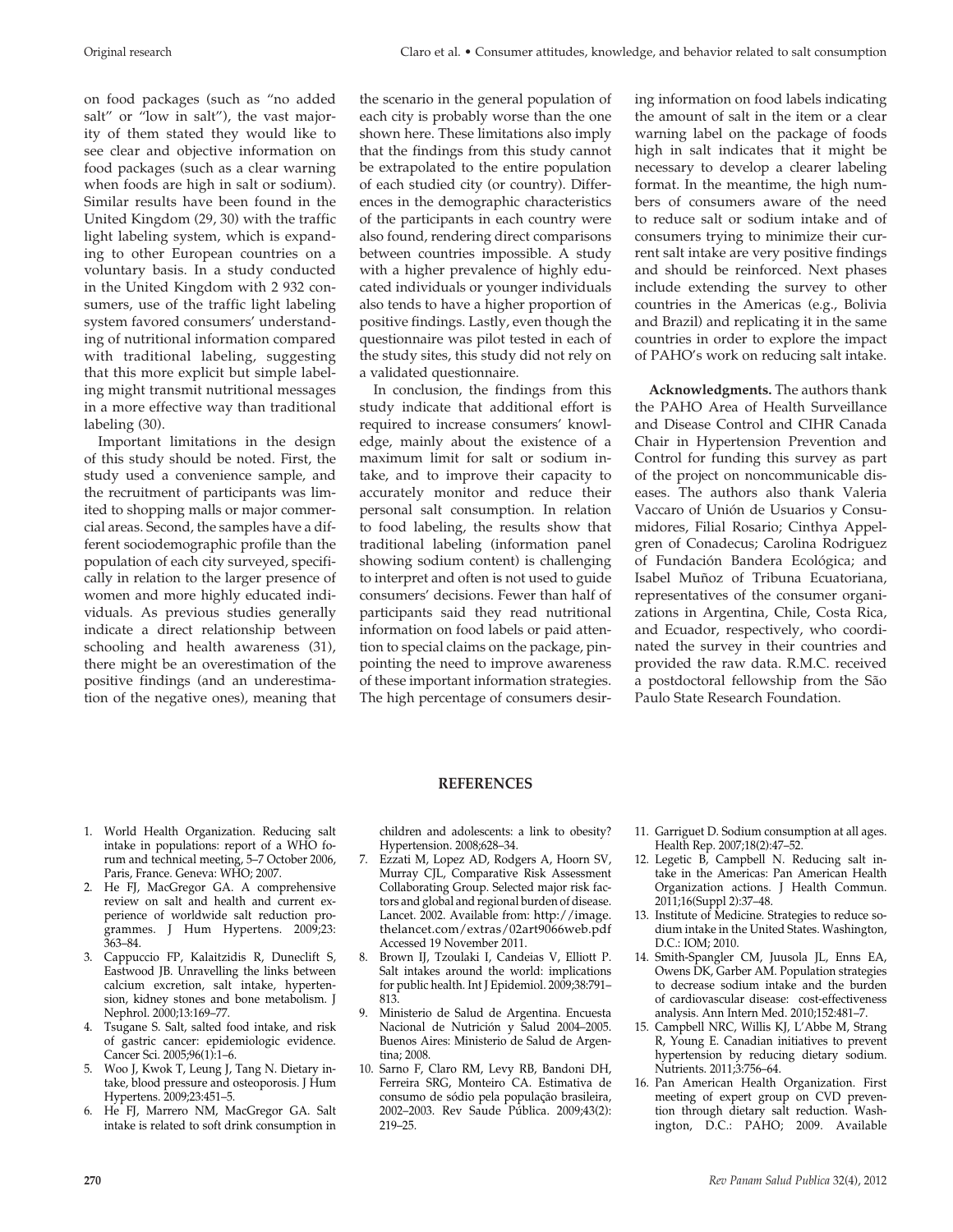from: http://new.paho.org/hq/index. php?option=com\_content&task=view&id =2024&Itemid=1963 Accessed 19 November 2011.

- 17. World Health Organization. Sample size determination in health studies. A practical manual. Geneva: WHO; 1991.
- 18. Australian Division of World Action on Salt and Health. 2007 survey of Australian consumer awareness and practices relating to salt. Sydney: AWASH; 2007. Available from: http://www.awash.org.au/documents/AWASH\_ConsumerSurveyReport\_2007\_05\_15.pdf Accessed 17 November 2011.
- 19. Consensus Action on Salt and Health. Salt survey in adults. London: CASH; 2003. Available from: http://www.actiononsalt. org.uk/less/what/adults/index.html Accessed 12 November 2011.
- 20. Public Health Agency of Canada. Canadians' and health care professionals' views on sodium. Commissioned public opinion research to inform the working group about Canadians' current awareness about sodium. Ottawa: Public Health Agency of Canada; 2009. Available from: http:// epe.lac-bac.gc.ca/100/200/301/pwgsc-

tpsgc/por-ef/public\_health\_agency\_canada/2009/117-08/report.pdf Accessed 8 October 2012.

- 21. Grimes CA, Riddell LJ, Nowson CA. Consumer knowledge and attitudes to salt intake and labelled salt information. Appetite. 2009;53:189–94.
- 22. Papadakis S, Pipe AL, Moroz IA, Reid RD, Blanchard CM, Cote DF, et al. Knowledge, attitudes and behaviours related to dietary sodium among 35- to 50-year-old Ontario residents. Can J Cardiol. 2010;26(5):e164–9.
- 23. Snyder LB. Health communication campaigns and their impact on behavior. J Nutr Educ Behav. 2007;39:S32–40.
- 24. Stankus V, Hemmmelgarn B, Campbell NRC, Chen G, McAlister FA, Tsuyuki RT. Reducing costs and improving hypertension management. Can J Clin Pharmacol. 2009;16(1):e151– 5.
- 25. Drichoutis AC, Lazaridis P. Nutrition knowledge and consumer use of nutritional food labels. Eur Rev Agric Econ. 2005;32(1):93–118.
- 26. Jones G, Richardson M. An objective examination of consumer perception of nutrition information based on healthiness ratings and eye movements. Public Health Nutr. 2007;10(3):238–44.
- 27. Higginson CS, Rayner MF, Draper S, Kirk TR. The nutrition label—which information is looked at? Nutr Food Sci. 2002;32(3):92–9.
- 28. Fisher PWF, Vigneault M, Huang R, Arvaniti K, Roach P. Sodium food sources in the Canadian diet. Appl Physiol Nutr Metab. 2009;34(5):884–92.
- 29. Kelly B, Hughes C, Chapman K, Louie J, Dixon H, King L. Front-of-pack food labelling: traffic light labelling gets the green light. Sydney: Cancer Council; 2008.
- 30. Faculty of Public Health. Traffic-light food labeling: a position statement. London: Faculty of Public Health; 2008.
- 31. Yen IH, Moss N. Unbundling education: a critical discussion of what education confers and how it lowers risk for disease and death. In: Adler NE, Marmot M, McEwen B, Stewart J, eds. Socioeconomic status and health in industrialized nations: social, psychological, and biological pathways. New York: New York Academy of Sciences; 1999. Pp. 350–1.

Manuscript received on 13 March 2012. Revised version accepted for publication on 25 October 2012.

### **APPENDIX 1. Survey on knowledge, attitude and behavior toward dietary salt and health**





# **QUESTIONNAIRE**

| <b>WULDI IUNNAINE</b>                |       |              |           |            |           |  |  |  |
|--------------------------------------|-------|--------------|-----------|------------|-----------|--|--|--|
| $N^{\circ}$ :                        | Date: | Interviewer: |           |            |           |  |  |  |
| Age                                  |       |              |           |            |           |  |  |  |
| Sex                                  |       |              | female    |            | male      |  |  |  |
| Children under 16 and living at home | yes   | no           | no answer |            |           |  |  |  |
| <b>Highest education level</b>       | none  | primary      | secondary | higher     | no answer |  |  |  |
| <b>Attitude statements</b>           |       |              |           |            |           |  |  |  |
| I try to eat a healthy diet          |       | agree        | disagree  | don't know | no answer |  |  |  |

| Eating a diet high in salt can cause serious health problems             | agree  | disagree | don't know | no answer  |           |  |
|--------------------------------------------------------------------------|--------|----------|------------|------------|-----------|--|
| I try to minimize the amount of fat I eat                                |        | agree    | disagree   | don't know | no answer |  |
| My health is generally good                                              |        | agree    | disagree   | don't know | no answer |  |
| There is too much pressure to eat healthily these days                   |        | agree    | disagree   | don't know | no answer |  |
| I try to minimize the amount of salt I consume                           | agree  | disagree | don't know | no answer  |           |  |
| I know in general how much salt food contains                            |        | agree    | disagree   | don't know | no answer |  |
| There is sufficient nutritional information on labels of food and drinks |        | agree    | disagree   | don't know | no answer |  |
| 1. How often do you add salt to food at the table?                       |        |          |            |            |           |  |
| rarely<br>never                                                          | always |          | don't know |            |           |  |

# **2. In the food you eat at home salt is added in cooking** never rarely sometimes often always don't know **3. How much salt do you think you consume?**

| much | amount | little | ، know | answer |
|------|--------|--------|--------|--------|
|      | rıaht  | too    | dor    | no     |
|      |        |        |        |        |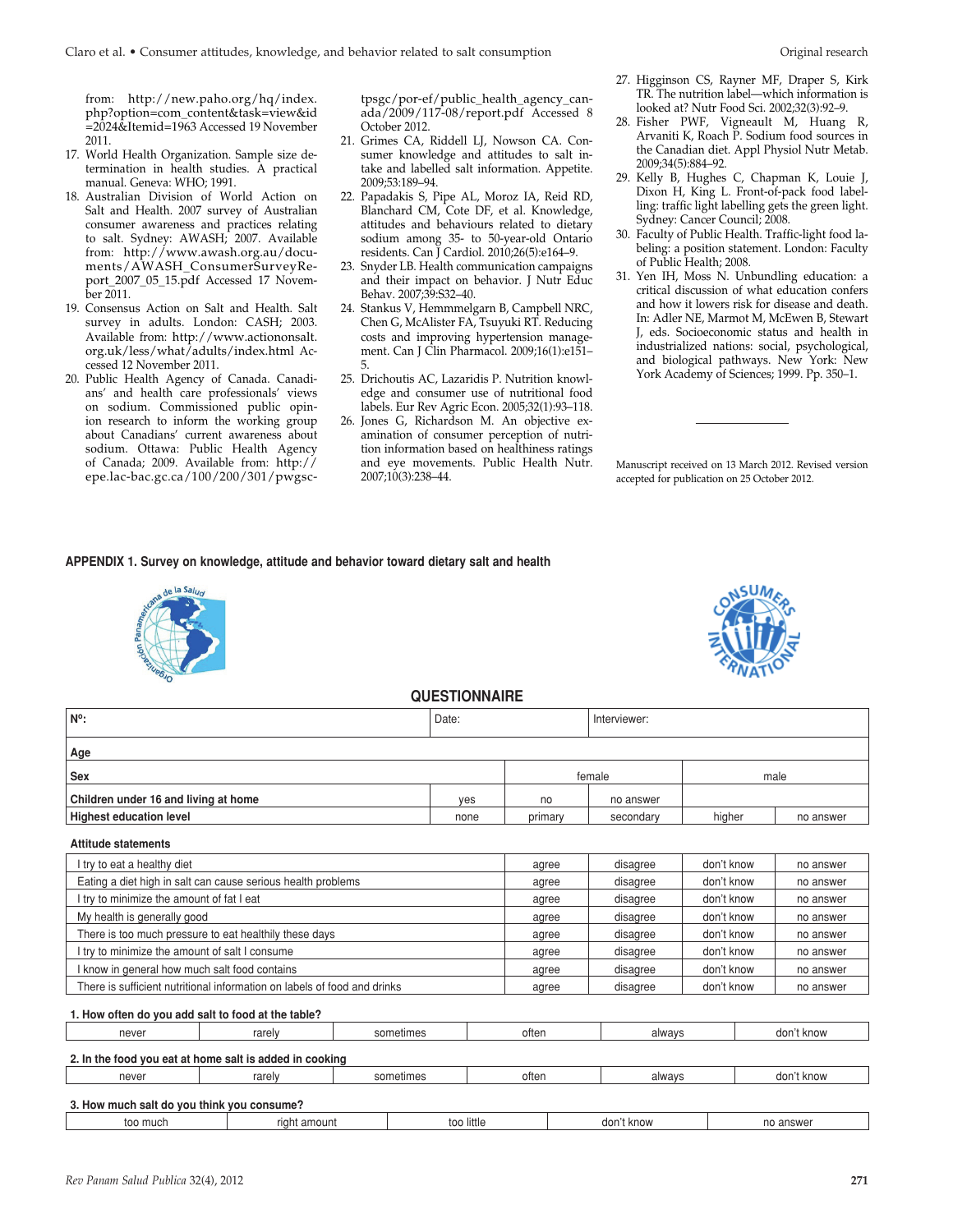#### **4. What sort of health problem do you think can be caused by a high salt diet? (do not read aloud + tick all that apply)**

| a) high blood pressure        | b) osteoporosis     |
|-------------------------------|---------------------|
| c) stomach cancer             | d) kidney stones    |
| e) heart attack/heart failure | f) stroke           |
| g) asthma                     | h) other (specify): |
| i) none                       |                     |
| j) don't know                 | k) no answer        |

### **5. Do you suffer from or have you suffered from: ?**

| High blood pressure | yes | no | don't know | no answer |
|---------------------|-----|----|------------|-----------|
| Heart attack        | yes | no | don't know | no answer |
| Stroke              | yes | no | don't know | no answer |
| Kidney stones       | ves | no | don't know | no answer |
| Asthma              | yes | no | don't know | no answer |
| Osteoporosis        | yes | no | don't know | no answer |
| Stomach cancer      | yes | no | don't know | no answer |

### **6. Limiting the amount of salt/sodium I eat is important to me.**

| וחר | .<br><b>L.VV</b> | $V\Omega r$<br>וטי | ការគ<br>dor<br><b>BUD</b> | POMC |
|-----|------------------|--------------------|---------------------------|------|
|     |                  |                    |                           |      |

### **7. What, if anything, do you do to control your salt or sodium intake?**

| 8. Do you know if there is a recommended amount for salt/sodium to be eaten per person per day? |  |  |  |  |  |  |
|-------------------------------------------------------------------------------------------------|--|--|--|--|--|--|
| don't know<br>ves<br>no answer<br>no                                                            |  |  |  |  |  |  |

### **9. If yes, please indicate the amount?**

| <br>10. Do<br>salt and sodium?<br>VOU<br>u know the difference between : |    |               |        |  |  |
|--------------------------------------------------------------------------|----|---------------|--------|--|--|
| ves                                                                      | no | dor<br>t know | answer |  |  |

#### **11. If yes, please indicate the difference?**

# **12. Do you pay attention to indications on packages like "no added salt", "low in salt", "light", "free of trans fat"?** always | often | sometimes | rarely | never | don't know | no answer

| 13. How often do you read nutrition labels on food packages? |       |           |        |       |            |           |
|--------------------------------------------------------------|-------|-----------|--------|-------|------------|-----------|
| always                                                       | often | sometimes | rarely | never | don't know | no answer |

### **14. What do you prefer on nutrition labels on food packages?**

| salt<br>$  -$ | odium | $\sim$<br>ה<br>-<br>-3999 | וחה<br>n. |  |
|---------------|-------|---------------------------|-----------|--|
|               |       |                           |           |  |

### **15. Why?**

| 16. Would you like labelling of food indicating high/medium/low levels of salt or sodium? |    |            |           |  |  |
|-------------------------------------------------------------------------------------------|----|------------|-----------|--|--|
| ves                                                                                       | no | don't know | no answer |  |  |